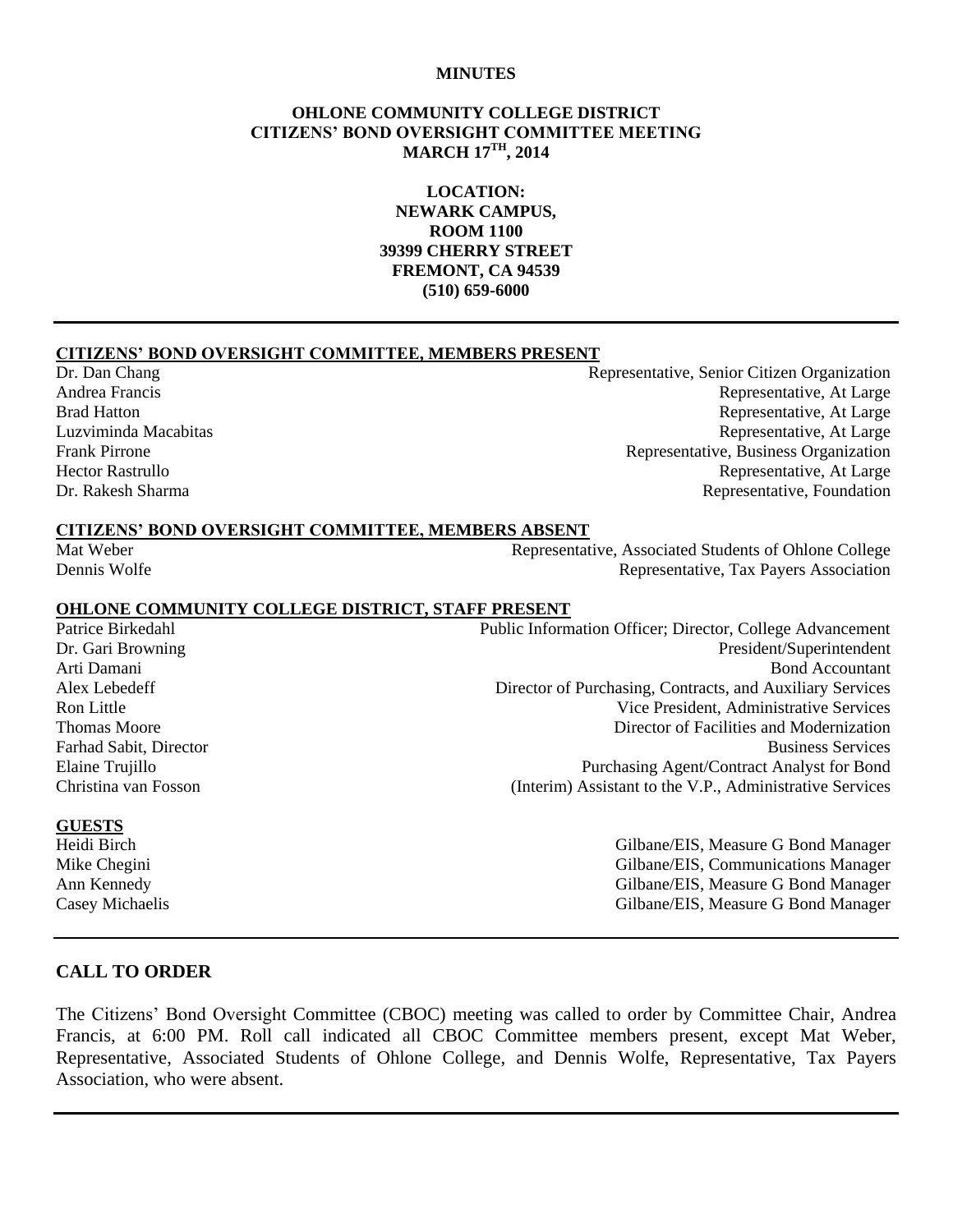#### **I. APPROVAL OF AGENDA**

Committee member, Dr. Rakesh Sharma, made a motion to approve the agenda as presented. The motion was seconded by Committee member, Brad Hatton. The motion was unanimously carried by the Committee members present.

#### **II. APPROVAL OF MINUTES**

Committee member, Brad Hatton, made a motion to approve the minutes from the previous meeting on January 13, 2014 as presented. The motion was seconded by Committee member, Frank Pirrone. The motion was unanimously carried by all Committee members present with abstentions from Committee members, Dr. Dan Chang, and Luzviminda Macabitas.

### **III. COMMITTEE MEMBERS' ATTENDANCE REPORT**

An updated attendance report will be presented at the next meeting, on June 16, 2014.

### **IV. REVIEW OF ESTABLISHED TERM LIMITS**

Ann Kennedy of Gilbane/EIS presented on term limits. Originally members could serve two, consecutive, twoyear terms. The law now allows three, consecutive, two-year terms. Ohlone's bylaws still reflect the previous version, but current law now states that three, consecutive terms are permitted.

We will need to present the Board of Trustees with a request for a revision to our bylaws so that the bylaws are updated to include the change in term limits. Then the revised bylaws would be presented to the CBOC. Committee members with terms expiring in April of 2014 can consider serving an additional term. If any members agree to serve a third term, then Dr. Browning can present the Board with a request for their reappointment to a third term.

### **V. RECOGNITION OF COMMITTEE MEMBERS' TERMS**

Chair Francis noted that the following Committee members' terms are expiring: Dennis Wolfe, Frank Pirrone, and Brad Hatton. The ASOC representative position will also need to be filled. Frank and Brad both indicated that they would serve a third term given the change to the bylaws.

A motion was made by Committee Chair, Andrea Francis, to accept Frank and Brad for a third term. The motion was seconded by Committee member, Dr. Rakesh Sharma, and unanimously carried by all Committee members present.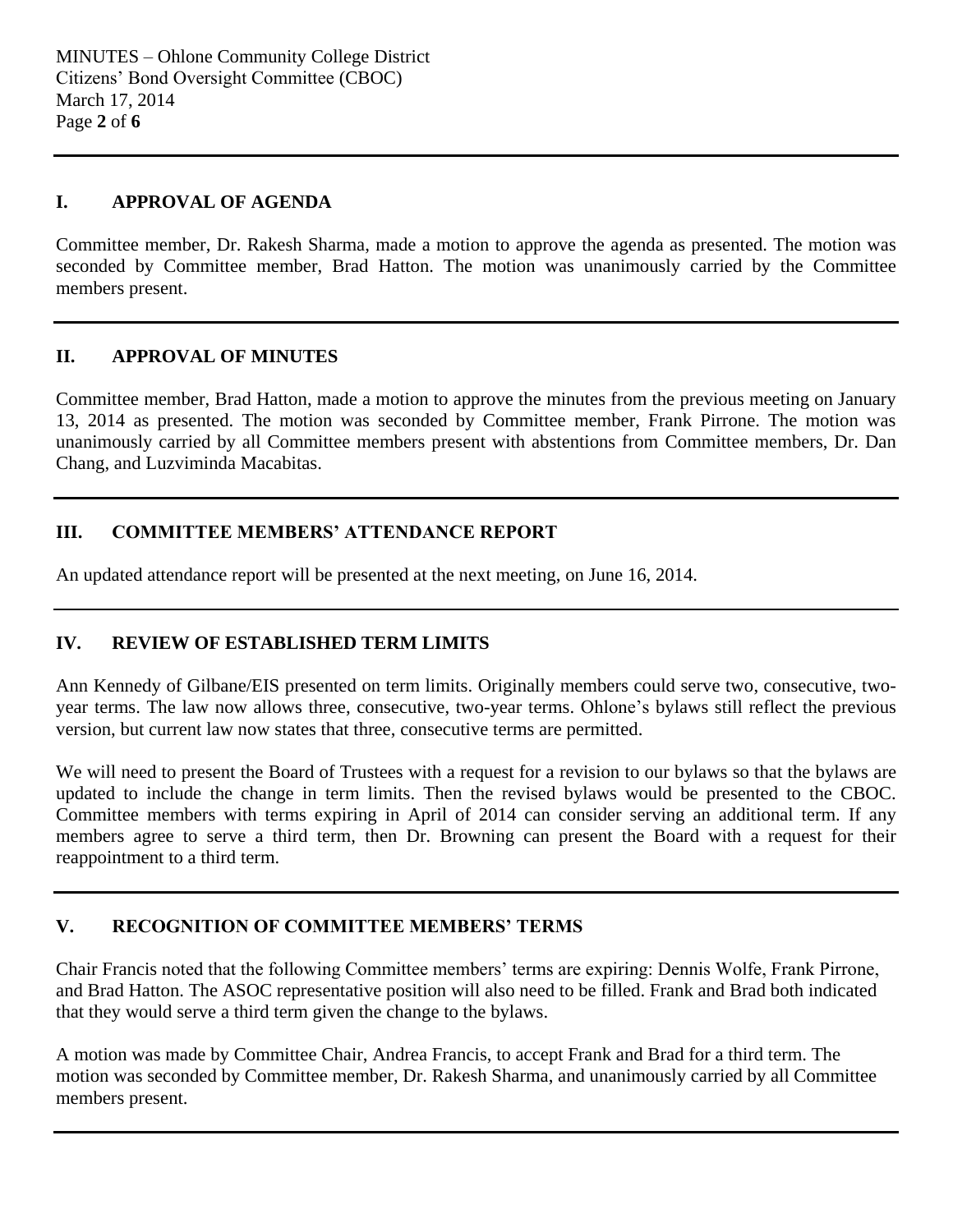#### **VI. RECOGNITION OF NEW COMMITTEE MEMBERS**

Dr. Dan Chang, representing the Senior Citizens' Organization, and Luzviminda Macabitas, serving the At Large category, were welcomed as the newest members of the Committee. The Committee thanked them for serving.

### **VII. COMMUNICATIONS FROM COMMITTEE MEMBERS**

Dr. Chang provided information on his background as Dean of Instruction at Northwestern Polytechnic University in Fremont and as a Civil Service Commissioner to Alameda County.

Ms. Macabitas provided information on her background as an IT professional in IT management, and project management.

### **VIII. COMMUNICATIONS FROM STAFF**

Ron Little, Vice President of Administrative Services, indicated that the two, new Committee members, Dr. Chang and Ms. Macabitas would be provided with new-member training. The date and location of that training are to be determined. All Committee members are invited to attend the training as a refresher course. The training will be led by David Casnocha and depends, in part, on his availability. Attendees will primarily be educated on the bylaws.

Ron also mentioned that a group photo of the Committee would be taken during the next meeting. The photo will be taken outdoors, at the Fremont campus.

# **IX. COMMUNICATIONS FROM THE PUBLIC**

There were no comments or inquiries from the public.

### **X. WEB ANALYTICS REPORT**

Mike Chegini, of Gilbane/EIS, presented an analysis of the CBOC's website, noting an upward trend in web traffic. A majority of the traffic comes from inter-District traffic and search engines. Additionally, most of the site's traffic comes from Bay Area cities. Site activity indicates interest in Measure G projects and construction updates.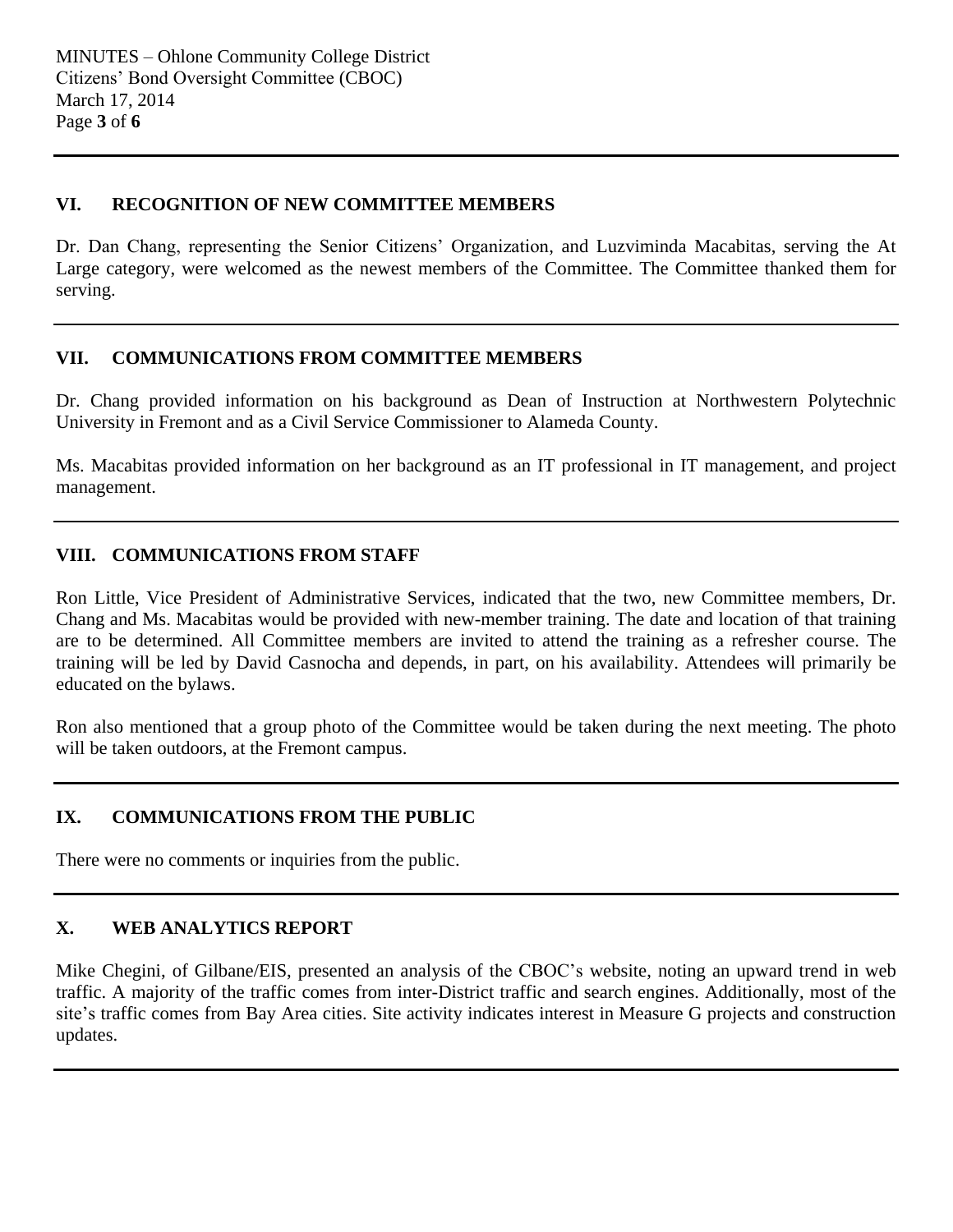# **XI. MEASURE A & G BOND PROJECTS UPDATE**

Heidi Birch, of Gilbane/EIS, presented a Measure G project update, including the parking south structure groundbreaking. The parking structure is scheduled to be completed by the Fall 2015 semester and has remained within budget. There is adequate parking, with over 900 parking spaces. Additionally, we will be adding a small, 49-space parking lot between Lot K and Building 19 so that there is parking closer to campus.

The Academic Core Building will create a new center cluster of buildings at the campus center, in accordance with campus programming needs. The design development phase was completed last month.

Construction of the Athletic Fields will begin in the summer of 2015. The existing baseball and softball fields are being updated for safety, accessibility, and playability. These fields will be reconfigured in their current locations. The soccer field was displaced by the installation of the photovoltaic system. It will be relocated north of the softball field to an area that is currently a parking lot.

A site analysis for landscape standards was conducted at both the Fremont and Newark campuses. We have recommended native, drought-resistant plants.

Draft standards for LED lighting are under review so that we can determine the best lighting with low up-glare. Those mockups will be submitted later this month. We are also consolidating mockups for squirrel control.

Thomas Moore, Director of Facilities and Modernization, informed the Committee that geo-coil repairs were successfully completed and replaced.

*Andrea: Did the District pay for this?*

*Thomas: The District paid for part of it. The other portion was paid through a settlement. The contractor's design led to the problems, so we improved the design and the contractor's insurance paid for most of the project.* 

The South Parking Structure is a \$26M project. We anticipate its completion in the summer of 2015.

The Data Center Relocation is a \$700,000 project. The Board took action to increase that budget to anticipate for upgrade needs up to \$1.3M. This has a very short duration. We anticipate ramping up before the  $4<sup>th</sup>$  of July weekend.

We are right on track with following our Measure G Spending Plan.

### **XII. MEASURE G FINANCIAL UPDATE**

Ron presented the Committee with a Measure G Financial Update. We are about to sell another series of bonds. Based on our current program we are in need of \$70-75M sometime this summer. The sale will comply with new regulations.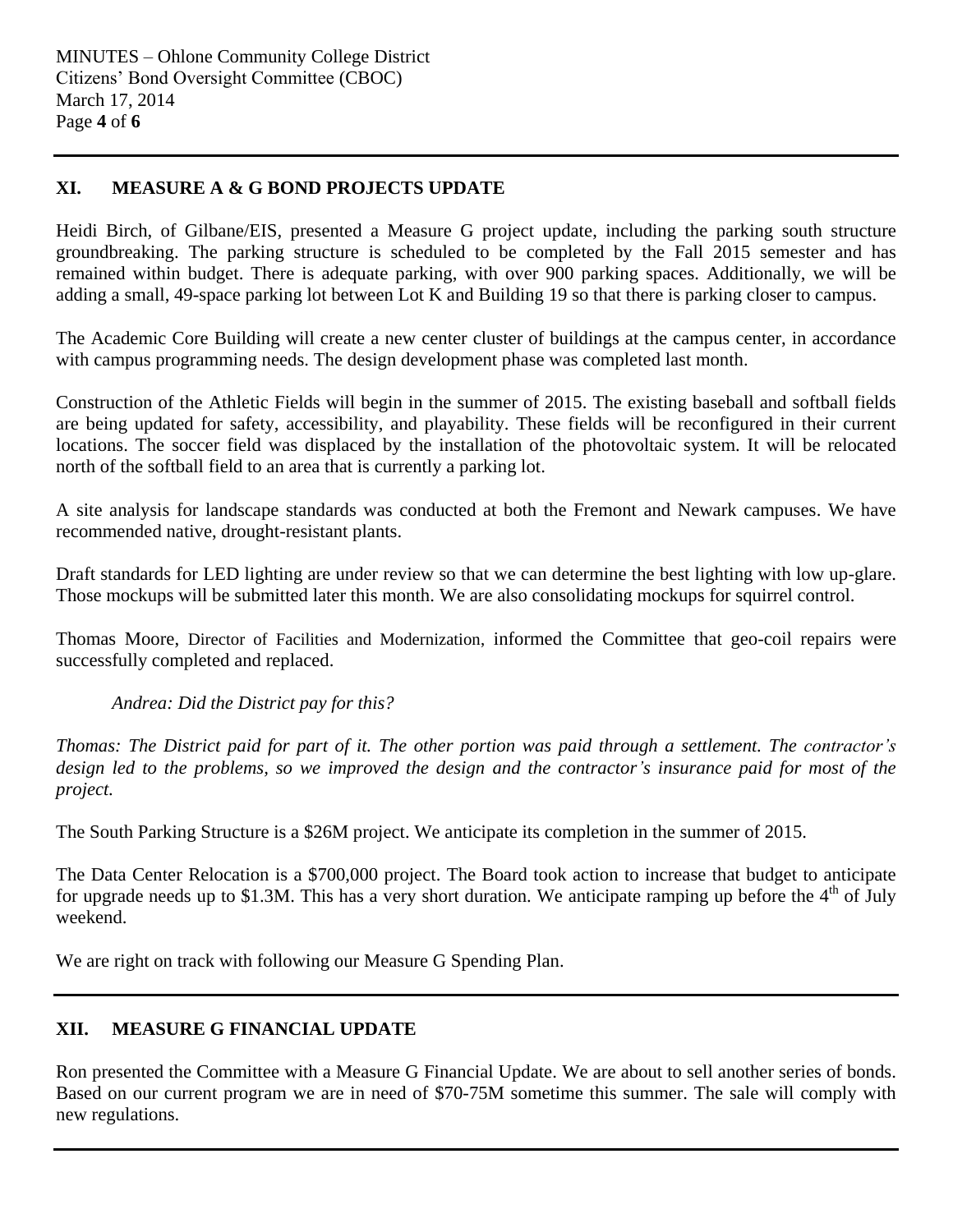Ron reviewed different types of bonds, providing a comparison of bonds. Most bonds are 25-30 years, not 10 years. Most schools want to issue current interest bonds. That is what the team has been weighing – the ratio of CABs and CIBs

Ron then explained repayment ratios: Some districts have debt repayment ratios as high as 10:1. Ours is 2:1. We use mostly current interest bonds. We must be very transparent with the public and with the Board. We will also discuss what it would look like if we had no CABs.

*Rakesh: How does this affect the interest rates? Do you take advantage of current low interest rates?*

*Ron: We try to be conservative in our assumptions. We base it on historic trends. We are at 17-20% with our CABs mix, keeping well below the maximum debt-repayment ratio.*

*Hector: What determines the ratio of CIBs and CABs?*

*Ann: The tax rate, market interest, and length of payoff are contributing factors in determining the ratio. Property value increase is also a contributing factor.*

We are working on the construction projects moving forward. We are adhering to our estimated timelines. The real building will occur in 2016 and our expenditure will really ramp up during that time. You can see the breakdown – (6105 Swing Space). Swing Space portables will be placed on campus in May and more will be moved in, during the summer and early fall.

Ann presented the quarterly report, ending Dec 31, 2013, to the committee, and reviewed the reporting fields. The next fiscal quarter ends in March. Our reports are generated quarterly.

*Rakesh Sharma: How much interest is that? Why do we have a lower dollar value?*

*Ann Kennedy: The bond funds are held in the county pool and are currently earning at a rate of about .56%. As funds are spent, there is less return. However, the endowment has a broader investment opportunity and potential to yield a greater return.*

*Hector Rastrullo: Are the endowment funds in another investment? Does Ohlone do the investing?*

*Ron Little: Yes, our team works with Piper Jaffrey in strategic, short and long-term investing. We actively manage those investments* 

Committee member, Brad Hatton, moved to accept the Quarterly Financial Reports as presented. The motion was seconded by Committee member, Dr. Rakesh Sharma. The motion was unanimously carried by the Committee members present with abstentions from Committee members Dr. Dan Chang and Luzviminda Macabitas.